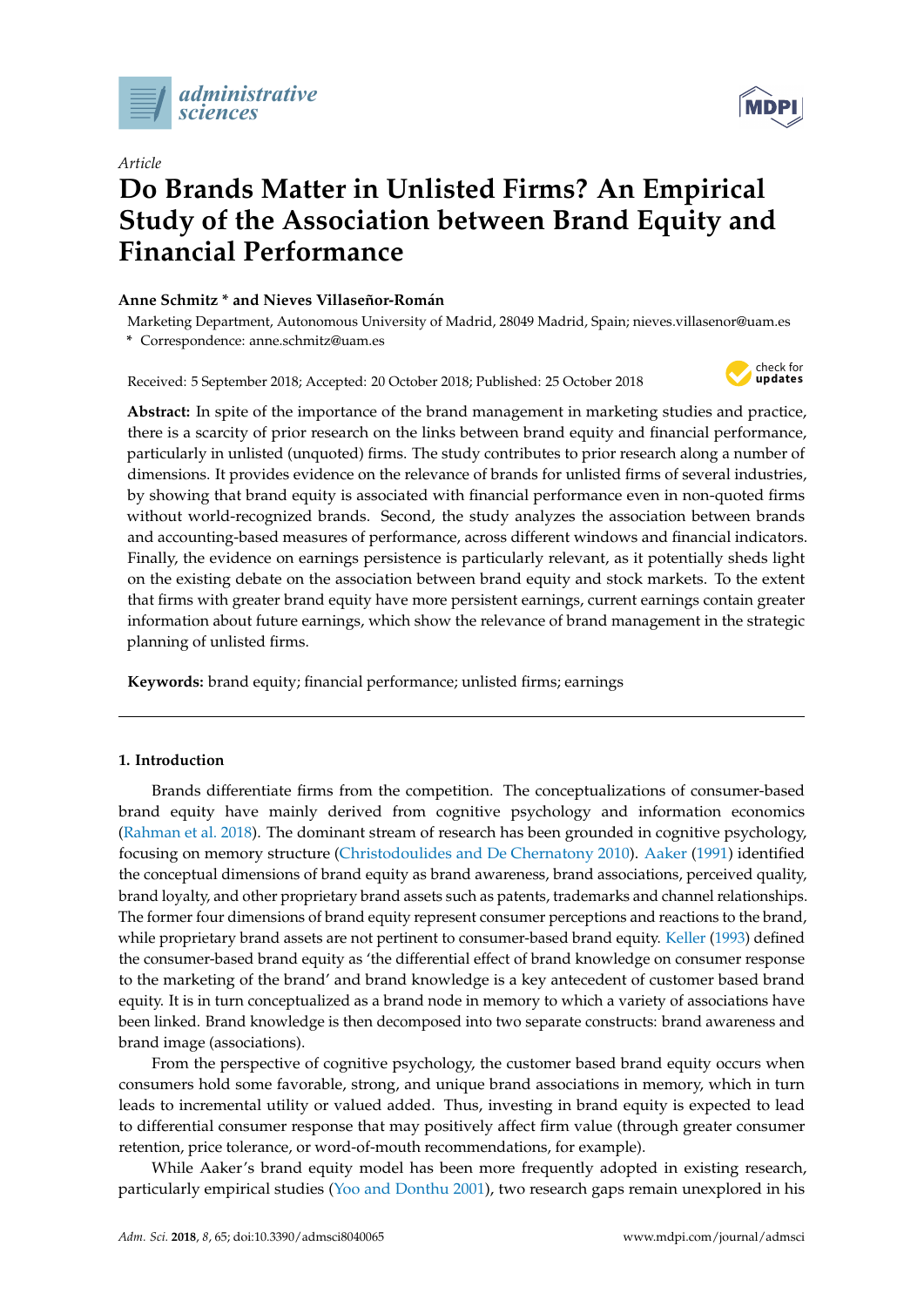model. First, the interrelationships between the four brand components are not considered. Second, Aaker's model does not integrate the effectiveness of marketing programs into the consumer-based brand equity concept [\(Keller and Lehmann](#page-11-2) [2006\)](#page-11-2). In his customer-based brand equity definition, Keller highlights the importance of marketing programs in linking consumers' awareness, desired thoughts, feelings, perceptions, and opinions to a brand [\(Huang and Cai](#page-10-3) [2015\)](#page-10-3). In addition, while Aaker's model places the four dimensions at the same level, Keller's customer-based customer equity stated that consumers' knowledge of a brand including awareness and perceptions will result in their attitudes and behaviors favorable to that brand. Keller argued that customer-based customer equity can largely be captured by four blocks that form a hierarchy pyramid, which are from the bottom (the lowest level) to the top (the highest level) as follows: brand identity, brand meaning, brand responses and brand relationships [\(Keller](#page-10-4) [2002\)](#page-10-4).

Despite this appealing theoretical notion, a number of recent studies have tested the links between brand equity (and its components) and firm value, failing to provide a unifying body of evidence on this issue [\(Madden et al.](#page-11-3) [2006;](#page-11-3) [Rego et al.](#page-11-4) [2009;](#page-11-4) [Johansson et al.](#page-10-5) [2012;](#page-10-5) [Larkin](#page-11-5) [2013;](#page-11-5) [Narteh](#page-11-6) [2018;](#page-11-6) [Kim et al.](#page-11-7)  $2018$ ).<sup>1</sup>

As noted in [Ittner et al.](#page-10-6) [\(2009\)](#page-10-6), a potential weakness of this prior work is that it hinges crucially on the often untested assumption that brand equity leads to enhanced firm performance, and thus much is still not known about the short- and long-window consequences of enhanced brand equity. Furthermore, [Johansson et al.](#page-10-5) [\(2012\)](#page-10-5) find that the strength of the relationship between brand equity and financial performance differs according to the measure applied and how each captures the equity.<sup>2</sup> Indeed, there is a scarcity of prior research on the links between brand equity and financial performance, particularly in unlisted firms, even though there is some preliminary research focused on small and medium-sized enterprises [\(Anees-ur-Rehman et al.](#page-10-7) [2018\)](#page-10-7).

This lack of evidence is potentially explained because prior literature on brand equity and the determinants of performance indicators have developed separately, with the possible exception of a limited number of accounting-based studies. This prior research in accounting attempts to clarify whether brand names are economic assets and should therefore be recognized in the balance sheet, $3$ that is, whether they are associated with firm performance. In this paper, we build on this prior research in accounting that suggests that brands are intangible assets that influence a firm's value and results (e.g., [Barth et al.](#page-10-8) [1998\)](#page-10-8) and study the association between brand equity and financial performance. As noted above, understanding how precisely brand equity impacts on firm performance is particularly relevant for unlisted firms. These firms represent a unique challenge because of data availability issues, but also a perfect setting for a test of brand equity and firm performance.

Tests conducted on unlisted firms do not suffer from the confounding effects that are pervasive in market-based research, particularly when studying intangible assets, such as brand equity [\(Ohlson](#page-11-8) [1998;](#page-11-8) [Ittner et al.](#page-10-6) [2009\)](#page-10-6). Our setting thus allows us to provide new evidence that permits understanding the interrelationships between brand equity and financial indicators. This is a key to better distributing marketing efforts towards the construction of a brand equity that serves to optimize firm profitability. In addition, by focusing on unlisted firms we can explore brand equity in firms that do not have worldwide recognized brands (such as those surveyed by Interbrand, Brand Z, or Brand Asset Valuator and generally analyzed in prior research).

If investment in brand equity leads to greater consumer retention, inelasticity to price increases, and lower volatility of sales, it is expected that it will lead to greater firm profitability, and greater

<sup>1</sup> In particular, the study of the links between customer satisfaction and stock market pricing has attracted much controversy, providing mixed views and conflicting evidence (see, e.g., [Aksoy et al.](#page-10-9) [2008;](#page-10-9) [Ittner et al.](#page-10-6) [2009;](#page-10-6) [Jacobson and Mizik](#page-10-10) [2009;](#page-10-10) [Tuli and Bharadwaj](#page-11-9) [2009\)](#page-11-9).

<sup>2</sup> The authors work with listed companies and two brand equity proprietary metrics models, Interbrand and EquiTrend.

<sup>3</sup> By definition, this implies that brand equity is associated with earnings. An asset is a resource controlled by the entity as a result of past events and from which future economic benefits are expected to flow [\(IASB](#page-10-11) [International Accounting](#page-10-11) [Standards Board\)](#page-10-11).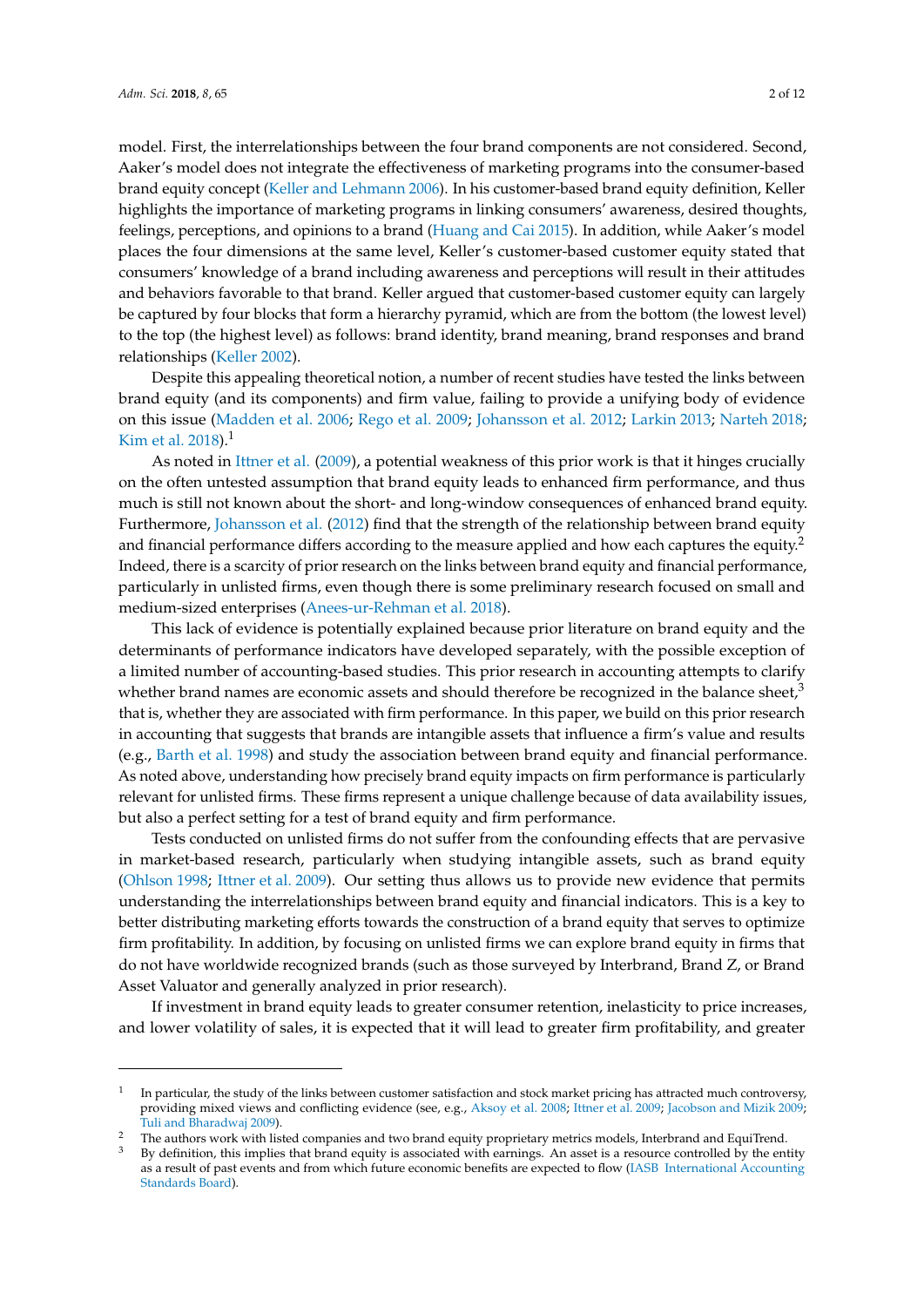earnings persistence. We study if this is the case by looking at the association between brand equity and financial performance for a sample of Spanish unlisted firms.

Brand equity is measured from perspectives of [Aaker](#page-10-1) [\(1991\)](#page-10-1) and [Keller](#page-10-2) [\(1993\)](#page-10-2), both models have elements in common but are different in the building of customer-based customer equity. In our main tests, we use the models of [Ittner and Larcker](#page-10-12) [\(1998\)](#page-10-12) and [Ittner et al.](#page-10-6) [\(2009\)](#page-10-6) to study the association between financial performance as measured by a number of accounting-based measures and brand equity. This study represents progress in the research on the positive effects of brand equity in the strategic planning and financial performance of unlisted firms.

The remainder of the paper is structured as follows. The next section reviews the literature and presents our predictions. Another section details the methods and presents the results. Finally, the last section concludes.

## **2. Literature Review and Hypotheses Development**

The debate on whether marketing investments constitute intangible assets and how to value them has been present in the accounting literature for decades (e.g., [Abdel-Khalik](#page-10-13) [1975;](#page-10-13) [Hirschey and Weygandt](#page-10-14) [1985\)](#page-10-14) and in the marketing literature more recently (e.g., [Madden et al.](#page-11-3) [2006;](#page-11-3) [Rego et al.](#page-11-4) [2009;](#page-11-4) [Johansson et al.](#page-10-5) [2012\)](#page-10-5). In the last few years, in the multidisciplinary literature calls for greater emphasis on the reporting and disclosure of non-financial measures, such as on customer satisfaction, have been motivated by the widespread perception that marketing efforts are key drivers of firm value [\(Srinivasan and Hanssens](#page-11-10) [2009;](#page-11-10) [Livne et al.](#page-11-11) [2011\)](#page-11-11).

In particular, recent research emphasizes the importance of brand equity. The concept of brand equity has its origins in cognitive psychology [\(Aaker](#page-10-1) [1991,](#page-10-1) [1996;](#page-10-15) [Keller](#page-10-2) [1993,](#page-10-2) [2002\)](#page-11-12) as a measure of the long-term results achieved by the investment made in the creation and strengthening of brands. Brand equity represents the consumers' perceptions and attitudes towards it. As noted in [Campo et al.](#page-10-16) [\(2013\)](#page-10-16), perceptions are, in turn, a function both of organic sources, such as word-of-mouth recommendations, and of induced sources, like the brand positioning created by the firm and its marketing communication. Prior literature indicates that brand equity is a good measure of the effectiveness of brand investments. In particular, [Keller](#page-11-13) [\(2003\)](#page-11-13) interprets brand equity as a bridge between the marketing efforts dedicated in the past to the creation of a brand and their future results.

Although definitions of brands differ, the underlying notion is that a brand is a distinctive name with which consumers have a high level of awareness and a willingness to pay either higher than otherwise average prices or make higher than otherwise purchase frequency. Some of the benefits of a brand name would be: greater loyalty, less vulnerability to competitive marketing actions and economic crises, larger margins, less (more) elastic response to price increases (decreases), greater trade cooperation and support, increased marketing communication effectiveness, or greater supply chain power.

As argued in [Barth et al.](#page-10-8) [\(1998\)](#page-10-8), the net effect of all these positive consequences would be that brand equity provides a firm with a higher level of operating earnings over time (relative to otherwise unbranded firms). However, not all expenses incurred in promoting a brand result in brand equity. Advertising efforts can misfire with dire consequences, and it is less obvious what the benefits of brand equity are in smaller, unlisted firms, which do not have world-renowned brands, bringing into question how brand equity increases operating performance and value for these firms.

Recent research in marketing has started to address related issues, by studying the links between marketing and firm value [\(Srinivasan and Hanssens](#page-11-10) [2009\)](#page-11-10), and more specifically, between brand equity and stock performance. For example, brand equity has been introduced as a mediator between different marketing variables (corporate social responsibility) and financial performance [\(Malik and Kanwal](#page-11-14) [2018\)](#page-11-14). However, despite some evidence on the positive effect of brand equity on a firm's market performance and risk [\(Madden et al.](#page-11-3) [2006;](#page-11-3) [Rego et al.](#page-11-4) [2009\)](#page-11-4), these prior studies generally provide mixed results and inconclusive evidence on the links between brand equity and financial measures. Although the studies that indicate a positive association between brand equity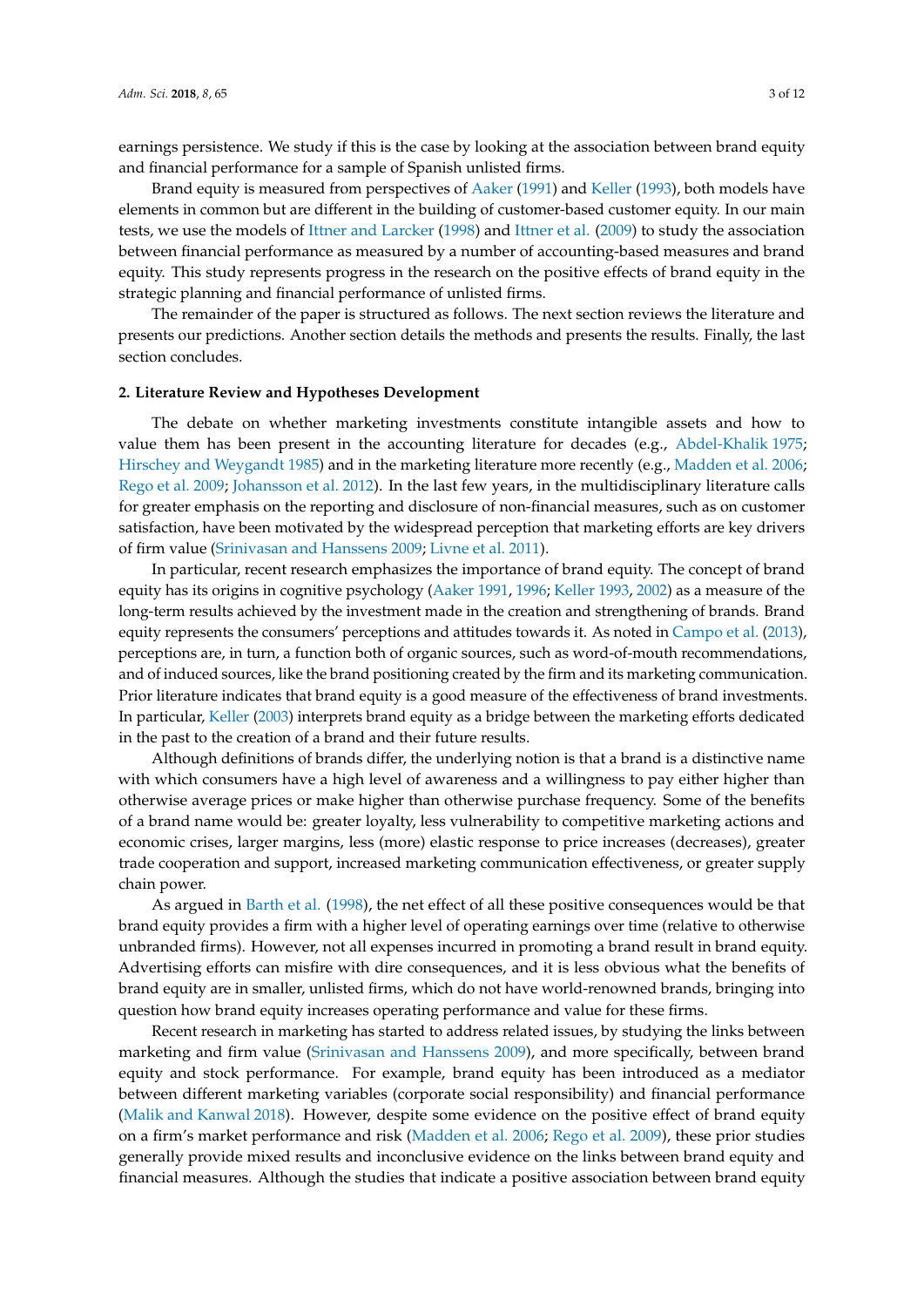and stock returns or profit efficiency are important for understanding the link between branding and shareholder value, they do not unequivocally demonstrate how precisely branding affects performance directly, thereby leading to positive market consequences. Furthermore, results also show considerable heterogeneity across industries [\(Mizik and Pavlov](#page-11-15) [2017\)](#page-11-15).

We expect that brand equity improves financial performance by increasing the loyalty of existing customers, reducing price elasticities, lowering marketing costs thorough positive word-of-mouth, enhancing firm reputation and lowering transaction costs. Thus, we expect that brand equity leads to greater consumer satisfaction, engagement and loyalty, and thus, to smoother, more predictable streams of earnings. While not directly looking at brand equity, but studying the influence of marketing efforts on profitability, prior research by [Krasnikov et al.](#page-11-16) [\(2009\)](#page-11-16) is consistent with the view that marketing efforts can affect profitability. These authors show that firms that deploy consumer relationship management have greater profit efficiency.

Given the above discussion, we test the following hypothesis:

### **Hypothesis 1 (H1).** *Brand equity is positively associated with firm financial performance in unlisted firms.*

This hypothesis is tested using two different indicators of customer-based customer equity. The first indicator based on the four dimensions of [Aaker](#page-10-1) [\(1991\)](#page-10-1) and the second indicator based on the approach of [Keller](#page-10-2) [\(1993\)](#page-10-2). This is to establish whether the relationship between customer-based customer equity and financial performance is independent or not of the indicators used to measure brand equity.

## **3. Methods and Data**

We study the association between brand equity and firm performance, and also whether firms that invest more in brand equity benefit from smoother earnings streams, by looking at earnings persistence. In this section, we first describe our proxy of brand equity, then we explain the models used to test our hypotheses.

### *3.1. Measuring Brand Equity*

There are two proxies used to measure customer-based customer equity. Both are measured with a set of items from a survey of marketing managers of Spanish service firms. The items come from previously validated scales. All items are measured using a Likert scale of 11 points from 0 (totally disagree) to 10 (totally agree). Specifically, the items are: awareness (in its market, its brands are well known); image (among their clients, their brand image is very good); perceived quality (among their customers, the perceived quality of their brand is very good); and loyalty (their customers are very loyal to their brand).

The first proxy is a variable that derives from the scale of [Aaker](#page-10-1) [\(1991\)](#page-10-1), which is calculated as an average score of items that reflect the four components of the concept: awareness, image, perceived quality, and loyalty. The second proxy is based on the model of [Keller](#page-10-2) [\(1993\)](#page-10-2), which is calculated as an average score of items that reflect the two main components of the knowledge concept: awareness and image.

#### *3.2. Association between Brand Equity, Firm Performance and Earnings Persistence*

We predict that firms that invest in brand equity will benefit from better performance. Prior work by [Johansson et al.](#page-10-5) [\(2012\)](#page-10-5) provides evidence consistent with this claim, although their evidence is indirect and focuses only on quoted firms. To ascertain the association between brand equity and firm performance, we run the following simple model, based on the work of [Ittner and Larcker](#page-10-12) [\(1998\)](#page-10-12) and [Ittner et al.](#page-10-6) [\(2009\)](#page-10-6):

$$
Performance = \alpha + \beta \ Brand \ Equity + \delta \ Contents + \varepsilon \tag{1}
$$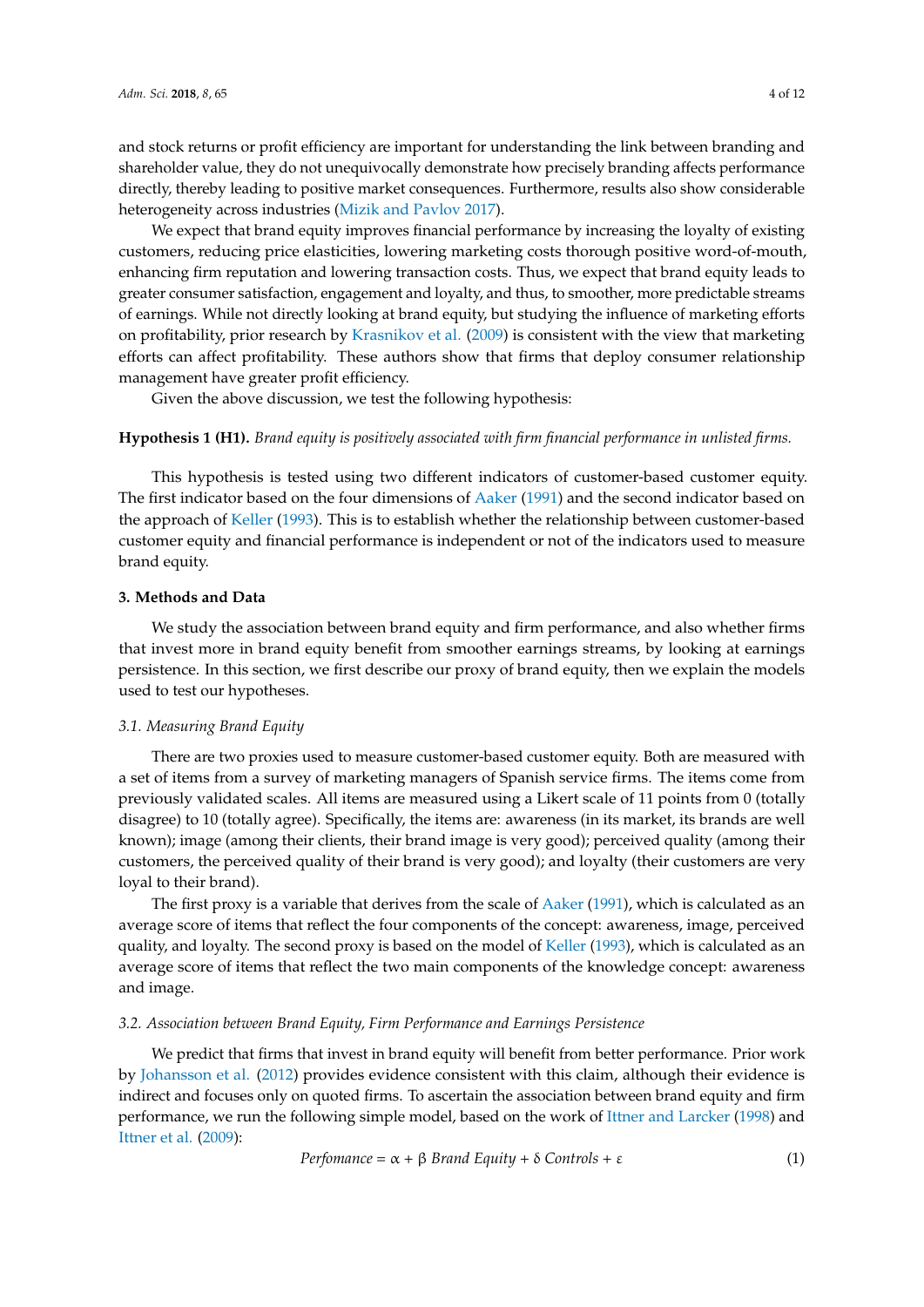where, Performance is a proxy of firm performance, defined as accounting return-on-assets measured as the decile rank of earnings before interest and tax expenses scales by lagged assets. It is also calculated a proxy of Aaker's brand equity and a proxy of Keller's brand equity. In sensitivity analyses we also use as indicators of brand equity its individual components as well as an average score of quality and loyalty. Finally, controls is a vector of control variables derived from [Ittner and Larcker](#page-10-12) [\(1998\)](#page-10-12) and [Ittner et al.](#page-10-6) [\(2009\)](#page-10-6) that may affect financial performance. In particular, in our first specification, we control for firm size, measured as the natural logarithm of total assets; age, measured as the number of years since the firm was first incorporated; and leverage as the ratio of total liabilities to total assets.

If brand equity is positively associated with enhanced firm performance, we expect that β will be significantly positive in model (1), indicating that those firms that invest more in brand equity have greater performance as measured by firm profitability.

## *3.3. Sample Selection and Data*

To conduct our analysis we base our work on a sample of Spanish unquoted service firms that responded to a questionnaire on brand equity. Our brand equity proxies come from this questionnaire, which is described in detail in the section above. The 95% of firms of the sample declare that their corporate brand contributes to improve the firm value but only the 39.8% of firms measure some components of the customer-based customer equity and the 36% of firms affirm to assess the economic or monetary value of their corporate brand.

Accounting data comes from Orbis. The sample consisted of 201 firms, including companies with more than 50 employees (see Table [1\)](#page-4-0).

<span id="page-4-0"></span>

| <b>Industries</b>                                                     | Number of<br>Companies | $%$ of<br>Companies | <b>Average Operating</b><br><b>Incomes</b><br>(Thousands of<br>Euros Per Year) | Average<br>Number of<br><b>Employees</b> | Number of<br>Companies in<br>the Sample | Percentage of<br>Companies in<br>the Sample |
|-----------------------------------------------------------------------|------------------------|---------------------|--------------------------------------------------------------------------------|------------------------------------------|-----------------------------------------|---------------------------------------------|
| Accommodation and<br>food service activities                          | 1166                   | 20.30               | 11,709.95                                                                      | 198                                      | 61                                      | 30.35                                       |
| Administrative and<br>support service<br>activities                   | 513                    | 8.93                | 40,707.47                                                                      | 498                                      | 14                                      | 6.97                                        |
| Arts, entertainment<br>and recreation                                 | 104                    | 1.81                | 15,906.07                                                                      | 141                                      | $\overline{4}$                          | 1.99                                        |
| Education                                                             | 175                    | 3.05                | 7442.72                                                                        | 132                                      | 9                                       | 4.48                                        |
| Financial and<br>insurance activities                                 | 181                    | 3.15                | 106,268.56                                                                     | 187                                      | 5                                       | 2.49                                        |
| Information and<br>communication                                      | 714                    | 12.43               | 103,321.54                                                                     | 360                                      | 16                                      | 7.96                                        |
| Professional, scientific<br>and technical activities                  | 1167                   | 20.31               | 26,354.54                                                                      | 212                                      | 41                                      | 20.40                                       |
| Real estate activities                                                | 73                     | 1.27                | 56,323.79                                                                      | 130                                      | 3                                       | 1.49                                        |
| Retail trade, except of<br>motor vehicles<br>and motorcycles          | 214                    | 3.72                | 296,873.21                                                                     | 1470                                     | 8                                       | 3.98                                        |
| Supplies, sewerage,<br>waste management and<br>remediation activities | 210                    | 3.66                | 149,430.98                                                                     | 367                                      | 4                                       | 1.99                                        |
| Transportation and<br>storage                                         | 1049                   | 18.26               | 48,112.45                                                                      | 309                                      | 31                                      | 15.42                                       |
| Other services                                                        | 179                    | 3.12                | 7605.33                                                                        | 170                                      | 5                                       | 2.49                                        |

**Table 1.** Population and sample.

For this sample, we collect all financial data. We require the availability of at least three years of consecutive data to calculate earnings persistence measures (from t-2 to t). This results in a final sample of 182 firms, and 1338 firm-year observations, albeit sample sizes change slightly in some of our tests.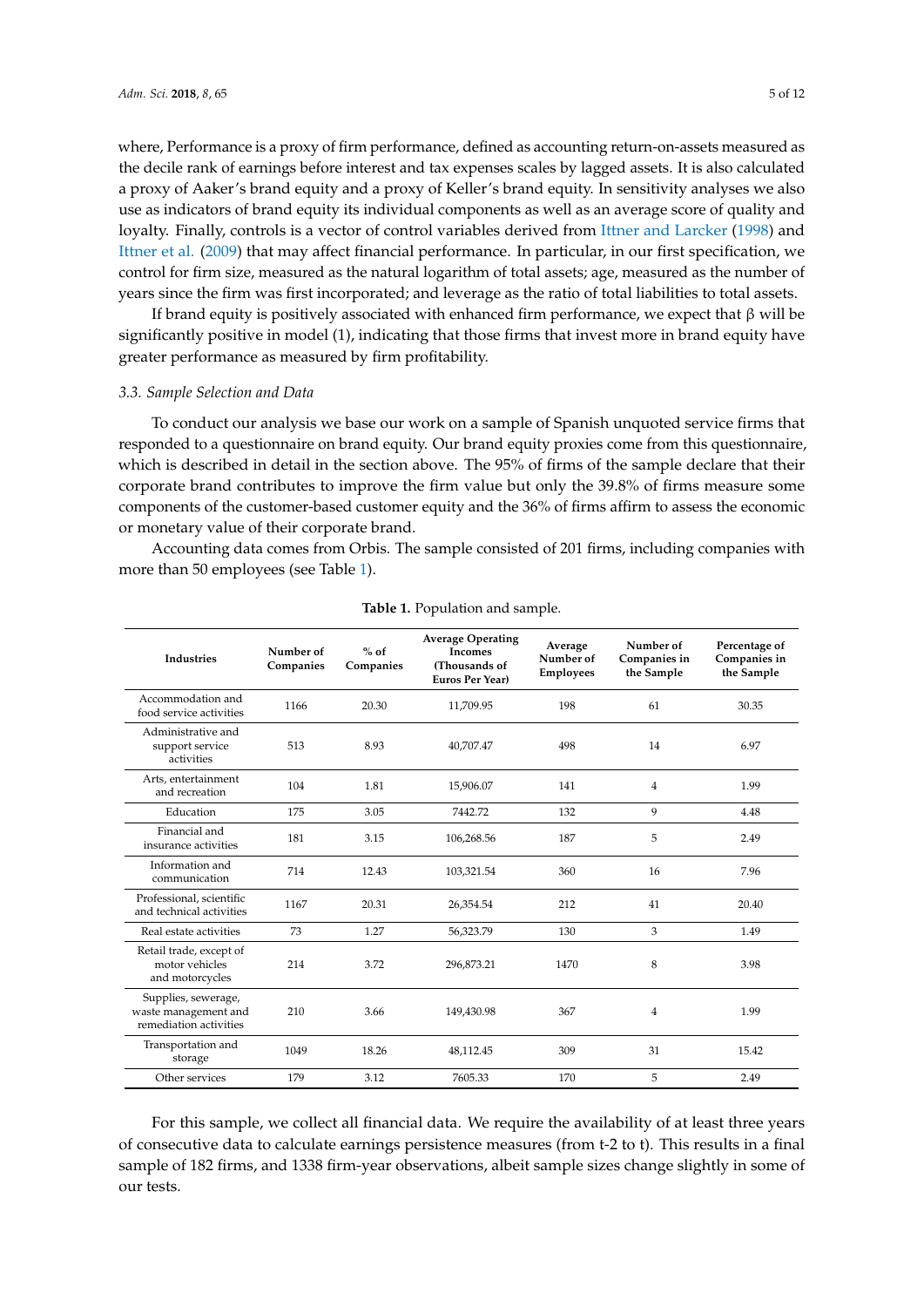Table [2](#page-5-0) provides descriptive statistics of the main variables of interest. We provide descriptive statistics for both the separate elements and two average scores; Aaker's brand equity and Keller's brand equity. We also present evidence on an average score of brand equity, which aggregate perceived quality and loyalty. Table [2](#page-5-0) also contains descriptive evidence on the financial proxies of interest and controls. The sample is composed of healthy firms. The mean firm is profitable, with a mean (median) ROA of 0.04 (0.04), has low leverage and an age of 19 years. The evidence reported in Table [2](#page-5-0) indicates that there are a number of extreme values in the distribution of ROA and validates the use of a decile rank measure to assess financial performance.

<span id="page-5-0"></span>

|              | Obs. | Min.    | Ouartile1 | Mean | Median | Std. | Ouartile3 | Max.  |
|--------------|------|---------|-----------|------|--------|------|-----------|-------|
| Awareness    | 1338 | 2.0     | 6.0       | 7.4  | 8.0    | 1.7  | 8.0       | 10    |
| Image        | 1338 | 4.0     | 7.0       | 7.8  | 8.0    | 1.3  | 9.0       | 10    |
| Ouality      | 1338 | 5.0     | 7.0       | 7.9  | 8.0    | 1.1  | 9.0       | 10    |
| Loyalty      | 1338 | 3.0     | 6.0       | 7.3  | 7.0    | 1.4  | 8.0       | 10    |
| A's BE       | 1338 | 4.5     | 6.8       | 7.6  | 7.5    | 1.1  | 8.5       | 10    |
| Keller's BE  | 1338 | 3.5     | 6.5       | 7.6  | 7.5    | 1.3  | 8.5       | 10    |
| Q+L quaEQ_QL | 1338 | 5.0     | 7.0       | 7.6  | 7.5    | 1.1  | 8.5       | 10    |
| IC           | 1338 | 0.0     | 3.3       | 4.7  | 4.7    | 1.9  | 6.0       | 9.3   |
| <b>ROA</b>   | 1237 | $-1.68$ | 0.00      | 0.04 | 0.04   | 0.15 | 0.08      | 0.66  |
| $ROA_{t-1}$  | 1237 | $-1.27$ | 0.00      | 0.05 | 0.04   | 0.14 | 0.09      | 0.66  |
| P            | 1237 | 1.00    | 3.00      | 5.01 | 5.00   | 2.77 | 7.00      | 10.00 |
| Age          | 1237 | 1       | 10        | 19   | 17     | 16   | 24        | 130   |
| <b>Size</b>  | 1237 | 0.10    | 8.26      | 9.10 | 9.06   | 1.30 | 9.83      | 16.10 |
| Leverage     | 1237 | 0.00    | 0.01      | 0.17 | 0.09   | 0.21 | 0.27      | 1.21  |

**Table 2.** Descriptive evidence.

Notes: BE: Brand Equity. Q+L: Brand Equity as average of quality and loyalty. IC: Composite measure of industry competition. The composite measure of industry competition is obtained from the survey. ROA is earnings before interest and tax expenses scaled by lagged assets. A's BE: Aaker's brand equity. P: Perform is a decile rank transformation of ROA. Age is the number of years since the firm was incorporated. Size is the natural logarithm of firm total sales. Leverage is the ratio of firm total liabilities to total assets. Obs.: Observations. Min.: Minimum. Std.: Standard Deviation. Max.: Maximum.

Table [3](#page-6-0) contains the correlation matrix. As expected, all components of brand equity are positively associated with firm performance, with all correlations being statistically significant. Also, as expected, there are high correlations between the individual components of brand equity and between the individual components and the aggregate measure (Aaker's brand equity). The strongest individual correlation is between quality and perform (correlation =  $0.150$ , *p*-value < 0.01). ROA is highly correlated to lagged ROA, indicating a high persistence of financial performance, consistent with the arguments in [Ittner et al.](#page-10-6) [\(2009\)](#page-10-6). All other correlations are as expected, and below 0.05. Indeed, the highest one is between age and size (correlation = 0.324, *p*-value < 0.01), which is as expected, as with age, firms tend to grown larger.

**Table 3.** Correlation matrix.

| P     | $\mathbf{A}$ | 1        | Q     | L     | A's BE | IC | $P_{-1}$ | Age | <b>Size</b> |
|-------|--------------|----------|-------|-------|--------|----|----------|-----|-------------|
| 0.079 |              |          |       |       |        |    |          |     |             |
| 0.01  |              |          |       |       |        |    |          |     |             |
| 0.101 | 0.624        |          |       |       |        |    |          |     |             |
| 0.00  | 0.00         |          |       |       |        |    |          |     |             |
| 0.150 | 0.531        | 0.729    |       |       |        |    |          |     |             |
| 0.00  | 0.00         | 0.00     |       |       |        |    |          |     |             |
| 0.096 | 0.547        | 0.580    | 0.496 |       |        |    |          |     |             |
| 0.00  | 0.00         | 0.00     | 0.00  |       |        |    |          |     |             |
| 0.124 | 0.843        | 0.874    | 0.803 | 0.793 |        |    |          |     |             |
| 0.00  | 0.00         | 0.00     | 0.00  | 0.00  |        |    |          |     |             |
| 0.119 | 0.017        | $-0.045$ | 0.081 | 0.105 | 0.045  |    |          |     |             |
| 0.00  | 0.54         | 0.11     | 0.00  | 0.00  | 0.12   |    |          |     |             |
|       |              |          |       |       |        |    |          |     |             |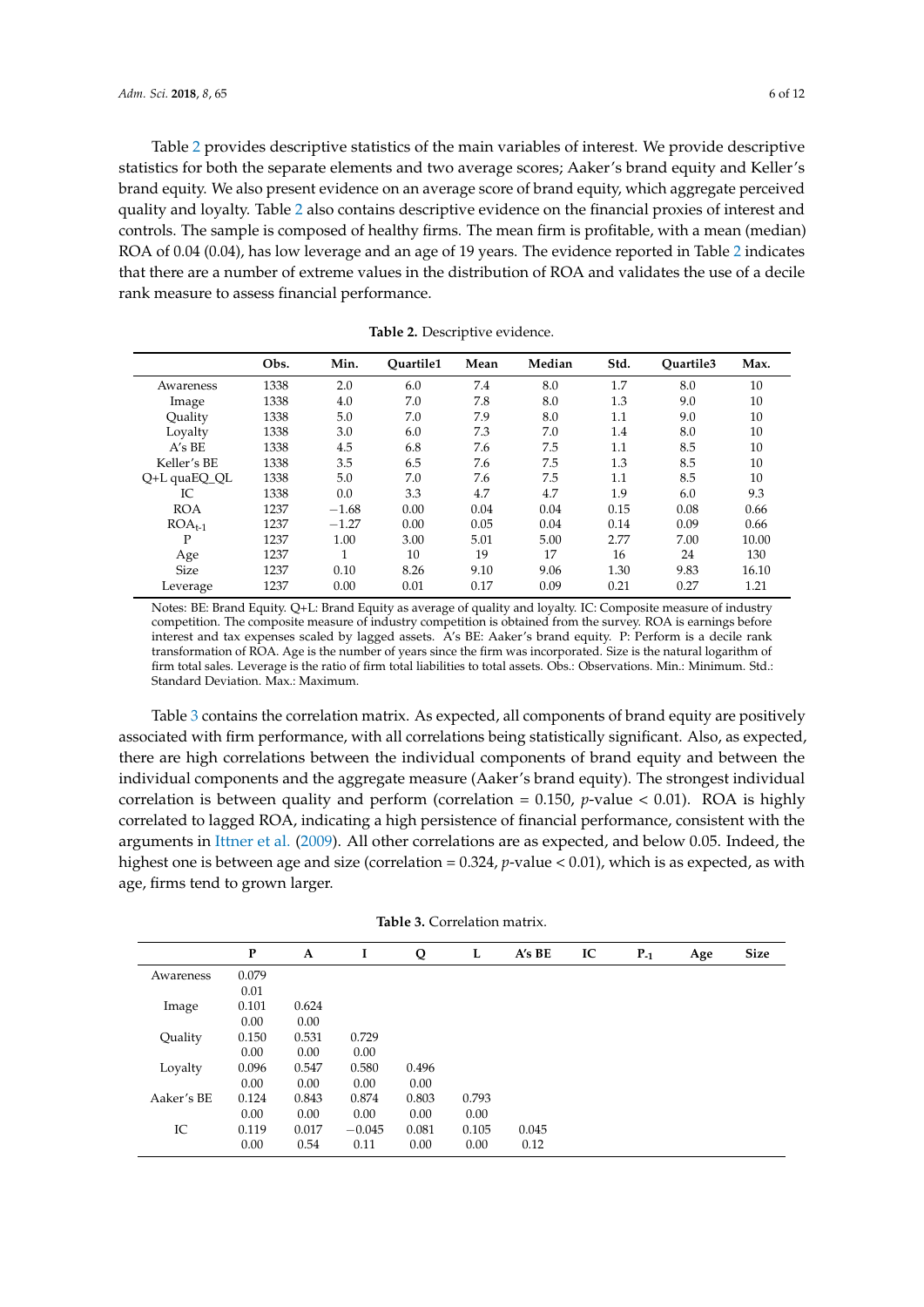<span id="page-6-0"></span>

|             | P        | A        |          | Q        | L        | A's BE   | IC       | $P_{-1}$ | Age   | <b>Size</b> |
|-------------|----------|----------|----------|----------|----------|----------|----------|----------|-------|-------------|
| $ROAt-1$    | 0.554    | 0.047    | 0.049    | 0.103    | 0.068    | 0.077    | 0.057    |          |       |             |
|             | 0.00     | 0.10     | 0.09     | 0.00     | 0.02     | 0.01     | 0.04     |          |       |             |
| Age         | $-0.111$ | 0.139    | 0.127    | 0.150    | 0.048    | 0.139    | 0.024    | $-0.052$ |       |             |
|             | 0.00     | 0.00     | 0.00     | 0.00     | 0.09     | 0.00     | 0.40     | 0.07     |       |             |
| <b>Size</b> | 0.008    | 0.126    | 0.056    | 0.095    | 0.027    | 0.094    | 0.136    | 0.016    | 0.324 |             |
|             | 0.77     | 0.00     | 0.05     | 0.00     | 0.34     | 0.00     | 0.00     | 0.58     | 0.00  |             |
| Leverage    | $-0.225$ | $-0.098$ | $-0.074$ | $-0.101$ | $-0.157$ | $-0.130$ | $-0.050$ | $-0.131$ | 0.000 | $-0.094$    |
|             | 0.00     | 0.00     | 0.01     | 0.00     | 0.00     | 0.00     | 0.08     | 0.00     | 0.99  | 0.00        |

**Table 3.** *Cont.*

Notes: See Table [2](#page-5-0) for variable definitions. P: Perform. A: Awareness. I: Image. Q: Quality. L: Loyalty. A's BE: Aaker's brand equity.

# **4. Results**

#### *4.1. Association between Brand Equity and Financial Performance*

In our main tests, we regress performance on measures of brand equity and controls. Table [4](#page-6-1) reports results of running model (1) using the individual components of brand equity first, and then, the aggregate scores. We run model (1) using data-panel techniques and clustering the standard errors both at the firm and year level, following [Petersen](#page-11-17) [\(2009\)](#page-11-17). This is the same method used in [Ittner et al.](#page-10-6) [\(2009\)](#page-10-6) to correct for both serial and cross-sectional dependence. Considering the brand equity components used, perceived quality is significant, which is consistent with the evidence reported in the correlation table (coefficient = 0.405, *p*-value < 0.01 for quality). Between the two aggregate scores, Aaker's brand equity presents highly significant results, while hardly any of Keller's brand equity reaches an acceptable level of significance. Herein, we conduct all analyzes with the scale of Aaker's brand equity model.

<span id="page-6-1"></span>

|                                      | Coeff<br>t-stat    | Coeff<br>t-stat    | Coeff<br>t-stat    | Coeff<br>t-stat    | Coeff<br>t-stat    | Coeff<br>t-stat     | Coeff<br>t-stat    |
|--------------------------------------|--------------------|--------------------|--------------------|--------------------|--------------------|---------------------|--------------------|
| Intercept                            | $3.865***$<br>4.07 | $3.038***$<br>2.78 | $4.416***$<br>5.52 | $4.416***$<br>5.52 | $3.825***$<br>4.16 | $2.292$ ***<br>2.18 | $3.981***$<br>4.54 |
| Aaker's brand equity                 | $0.323**$<br>2.19  |                    |                    |                    |                    |                     |                    |
| Keller's brand equity                |                    | 0.215<br>1.68      |                    |                    |                    |                     |                    |
| BE as average of quality and loyalty |                    |                    | $0.381**$<br>2.59  |                    |                    |                     |                    |
| Awareness                            |                    |                    |                    | 0.146<br>1.33      |                    |                     |                    |
| Image                                |                    |                    |                    |                    | 0.214<br>1.80      |                     |                    |
| Quality                              |                    |                    |                    |                    |                    | $0.405***$<br>2.99  |                    |
| Loyalty                              |                    |                    |                    |                    |                    |                     | 0.206<br>1.68      |
| Observations<br>R-square             | 1338<br>0.02       | 1338<br>0.01       | 1338<br>0.01       | 1338<br>0.01       | 1338<br>0.01       | 1338<br>0.02        | 1338<br>0.01       |

**Table 4.** Relation between brand equity (and components) and performance.

Notes: Coeff. t-stat: t-statistic coefficient. BE: brand equity. \*\*\*, and \*\* indicate coefficients are significant at the 1% and 5%

Table [5](#page-7-0) presents results from our main tests. The evidence is presented in four columns. The first column incorporates industry competition as an additional control, the second column contains the full model, as based on [Ittner and Larcker](#page-10-12) [\(1998\)](#page-10-12), where we also incorporate age, size and leverage as controls for firm performance. Finally, we run two additional variations of the model, including lagged performance and industry dummies. As before, all standard errors are clustered at the firm and year level. Our main variable of interest is Aaker's brand equity. If firms that have greater brand equity have superior financial performance, we predict Aaker's brand equity to be significantly positive.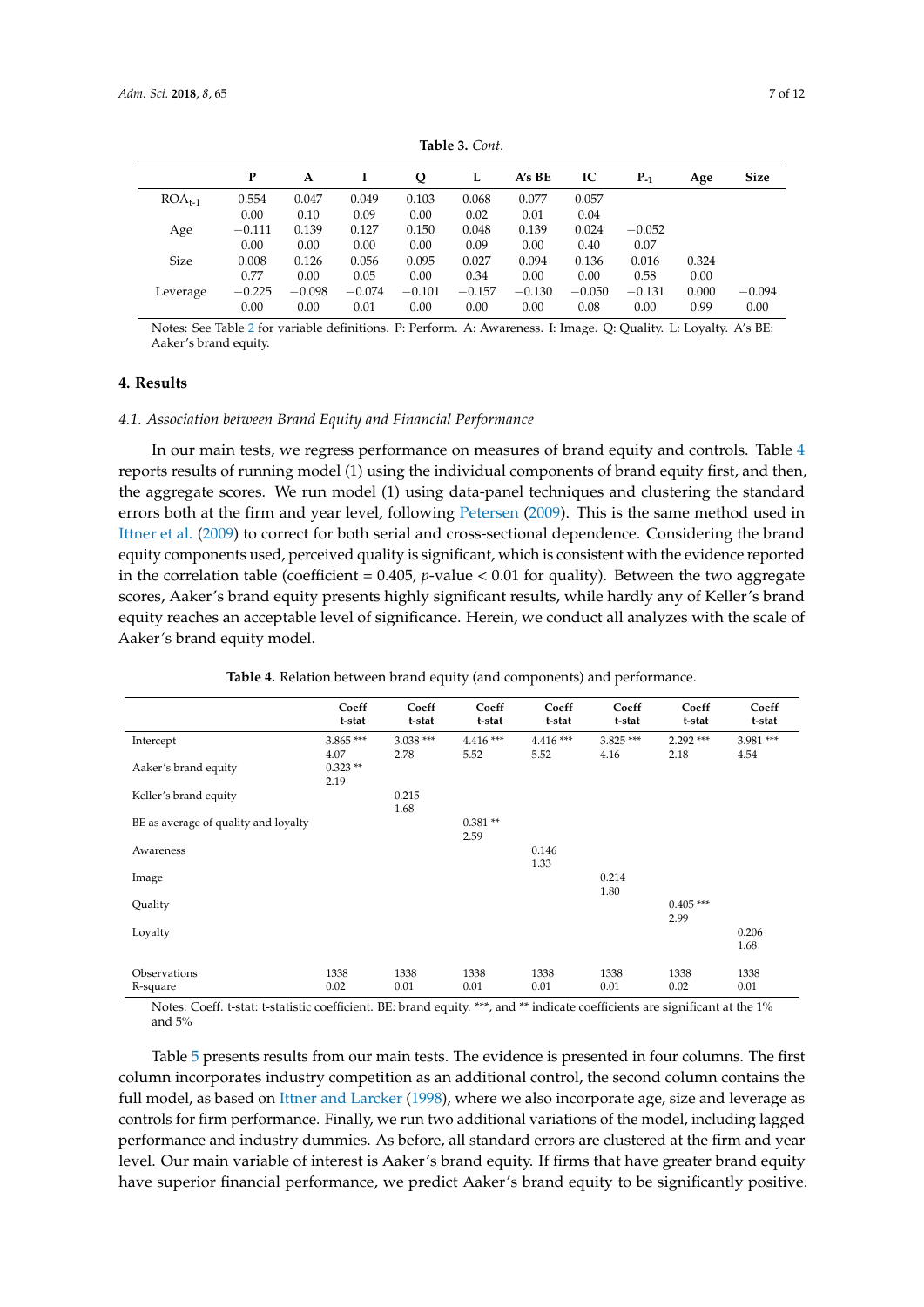The results from Table [4](#page-6-1) Panel B confirm this intuition. Aaker's brand equity is consistently positive and significant across all model specifications. The last two specifications contain lagged performance as a control. As predicted, the coefficient on this variable is positive and significant, confirming the importance of controlling for prior year performance, and consistent with prior research that indicates that performance is very persistent (see, e.g., [Penman](#page-11-18) [1992\)](#page-11-18). In the last specification, where we include industry dummies, R-square rises to 0.404, indicating an adequate fit of the model. Also note that, in this model, industry competition is no longer significant, validating its use as a control for differences across industries. Overall, the results reported in Panels A and B of Table [4](#page-6-1) strongly indicate a positive association between brand equity and financial performance, as measured by firm return on assets.

<span id="page-7-0"></span>

|                      | Coeff<br>t-stat | Coeff<br>t-stat | Coeff<br>t-stat | Coeff<br>t-stat |
|----------------------|-----------------|-----------------|-----------------|-----------------|
| Intercept            | $2.381**$       | $3.401**$       | $3.587***$      | $2.865***$      |
|                      | 2.22            | 2.32            | 3.22            | 2.95            |
| Aaker's brand equity | $0.298**$       | $0.276**$       | $0.186**$       | $0.192**$       |
|                      | 2.11            | 2.00            | 1.96            | 2.08            |
| Industry competition | $0.169**$       | $0.157**$       | $0.119**$       | 0.030           |
|                      | 2.39            | 2.19            | 2.47            | 0.58            |
| Age                  |                 | $-0.024$ **     | $-0.017**$      | $-0.008$        |
|                      |                 | $-2.52$         | $-2.42$         | $-1.17$         |
| <b>Size</b>          |                 | 0.015           | 0.010           | $-0.001$        |
|                      |                 | 0.11            | 0.10            | $-0.01$         |
| Leverage             |                 | $-2.812$ ***    | $-2.010$ ***    | $-1.321$ ***    |
|                      |                 | $-4.46$         | $-3.86$         | $-2.93$         |
| $ROAt-1$             |                 |                 | $10.28$ ***     | $9.63***$       |
|                      |                 |                 | 6.88            | 7.88            |
| Industry dummies     |                 |                 |                 | Included        |
| Observations         | 1237            | 1237            | 1237            | 1237            |
| R-square             | 0.03            | 0.09            | 0.35            | 0.40            |

| Table 5. Brand equity and performance, and controls. |
|------------------------------------------------------|
|------------------------------------------------------|

Notes: \*\*\*, and \*\* indicate coefficients are significant at the 1% and 5% or better levels, using a two-tail test. See Table [1](#page-4-0) for variable definitions. Coeff. t-stat.: t-statistic coefficient.

#### *4.2. Sensitivity Analyses*

To check the robustness of our findings, we conduct a number of sensitivity analyses. First of all, we repeat our main analyses focusing on an alternative performance indicator: earnings persistence. Finally, we use alternative definitions of performance. In this section, we explain each of these robustness checks in turn.

#### *4.3. Analysis of Earnings Persistence*

To further understand how brand equity affects financial performance, we look at the association between brand equity and earnings persistence. As argued in [Frankel and Litov](#page-10-17) [\(2009\)](#page-10-17), understanding the factors that drive earnings persistence is of practical importance, since such knowledge is key for earnings prediction and thus, for equity valuation. To test whether brand equity is one such factor, we modify the simple method described in [Frankel and Litov](#page-10-17) [\(2009\)](#page-10-17) and [Dichev and Tang](#page-10-18) [\(2009\)](#page-10-18) and regress current earnings on 1-year lagged earnings and brand equity, as follows:

Performance
$$
t = \alpha + \beta 1 ROA_{t-1} + \beta 2 Aaker's brand equity + \beta 3 ROA_{t-1}^*
$$
 (2)  
Aaker's brand equity + εt

where ROA is defined as earnings before interest and tax expenses deflated by lagged total assets and Aaker's brand equity has already been defined. The coefficient of interest in model (2) is β3 which captures the incremental persistence of earnings in firms that invest in brand equity. This coefficient is expected to be significantly positive, indicating that firms that invest in brand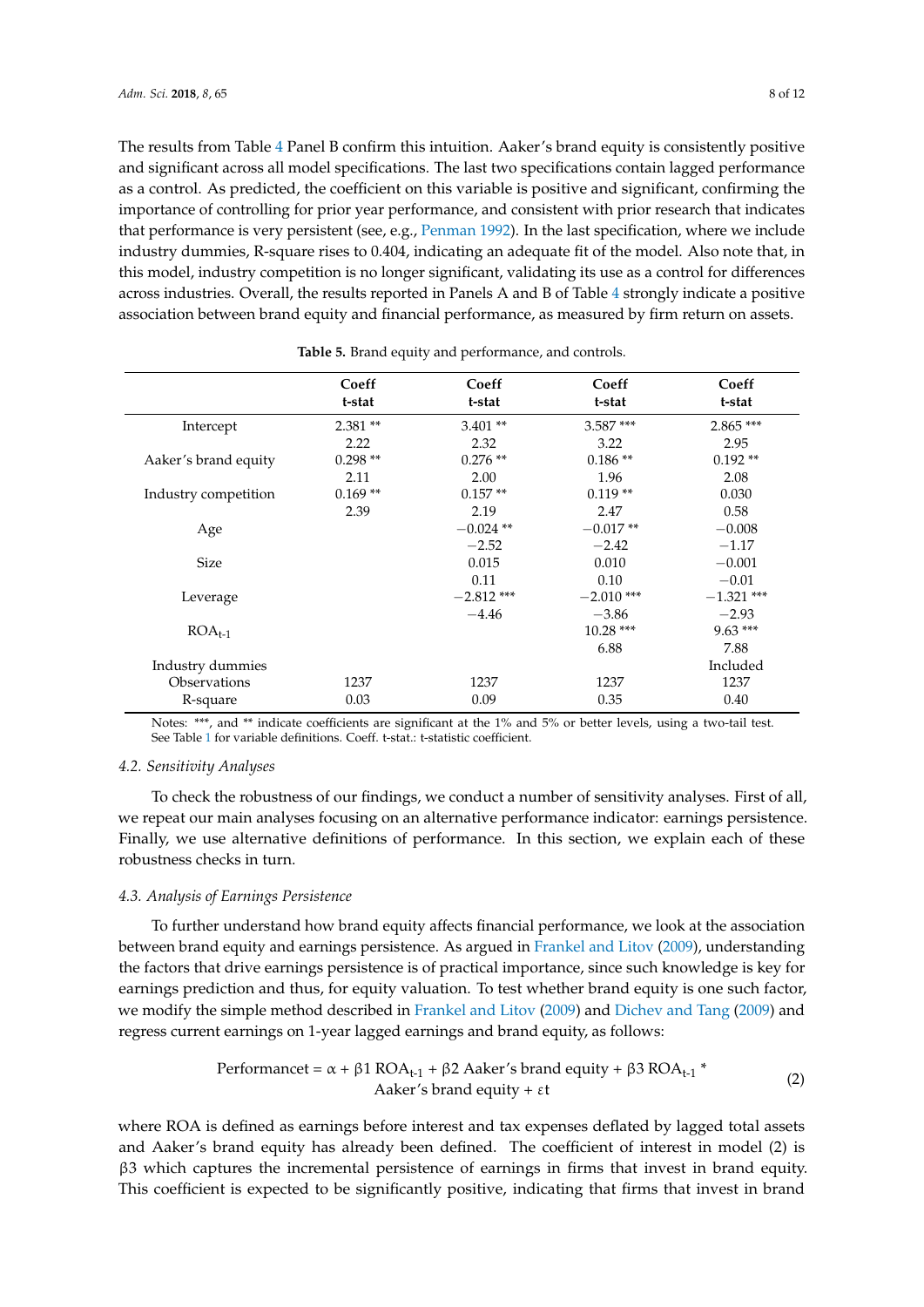equity have more persistent earnings streams. Given our prior prediction, we expect β2 will be also positive, indicating that, overall, greater investment in brand equity is associated with greater firm performance. As additional specifications, we add control variables to model (2) following prior research, and consistent with model (1) above. The results from this analysis are reported in Table [6.](#page-8-0)

<span id="page-8-0"></span>

|                                   | Coeff<br>t-stat | Coeff<br>t-stat | Coeff<br>t-stat |
|-----------------------------------|-----------------|-----------------|-----------------|
| Intercept                         | 4.583 ***       | $4.670$ ***     | $4.042$ ***     |
|                                   | 4.85            | 3.64            | 3.67            |
| Aaker's brand equity              | 0.032           | 0.029           | 0.012           |
|                                   | 0.26            | 0.24            | 0.10            |
| $ROAt-1$                          | $-13.219$       | $-11.291$       | $-11.442$       |
|                                   | $-1.55$         | $-1.43$         | 0.118           |
| Aaker's brand equity* $ROA_{t-1}$ | $3.378$ ***     | $3.035$ ***     | 2.954 ***       |
|                                   | 3.14            | 3.03            | 3.14            |
| <b>Industry Competition</b>       |                 | $0.101**$       | 0.021           |
|                                   |                 | 2.43            | 0.47            |
| Age                               |                 | $-0.015**$      | $-0.007$        |
|                                   |                 | $-2.28$         | $-1.04$         |
| <b>Size</b>                       |                 | 0.014           | 0.01            |
|                                   |                 | 0.14            | 0.15            |
| Leverage                          |                 | $-1.943$ ***    | $-1.362$ ***    |
|                                   |                 | $-4.01$         | $-3.13$         |
| Industry dummies                  |                 |                 | Included        |
| Observations                      | 1237            | 1237            | 1237            |
| R-square                          | 0.34            | 0.37            | 0.41            |

|  |  | <b>Table 6.</b> Sensitivity analyses. Brand equity and persistence of performance. |
|--|--|------------------------------------------------------------------------------------|
|  |  |                                                                                    |

Note: \*\*\*, and \*\* indicate coefficients are significant at the 1% and 5% or better levels.

We report three specifications, one with only the main variables of interest, one with controls, and a final one with industry dummies. As before, we use the panel data estimation technique, clustering the standard errors at the firm and year levels. Our main coefficient of interest is  $β3$  that captures the incremental persistence of earnings in firms that have greater brand equity. If brand equity leads to greater earnings persistence, this coefficient is expected to be significantly positive. The results from this test confirm that brand equity is positively associated with earnings persistence. The interaction is significantly positive across all three specifications (coefficient = 3.378, *p*-value < 0.01 in column 1, coefficient = 3.035, *p*-value < 0.01 in column 2, and coefficient = 2.954, *p*-value < 0.01 in column 3).

## *4.4. Alternative Definition of Performance*

In our final sensitivity analysis, we repeat our main analyses using three alternative definitions of performance, the first one is future profitability (defined as before, but measured in  $t + 1$ ), and the second and third ones are measures of profitability incorporated after interest charges (profit before tax) and bottom line earnings (net income). Results from this test are reported on Table [7](#page-9-0) and are consistent with our previous finding, confirming the positive association between brand equity and financial performance.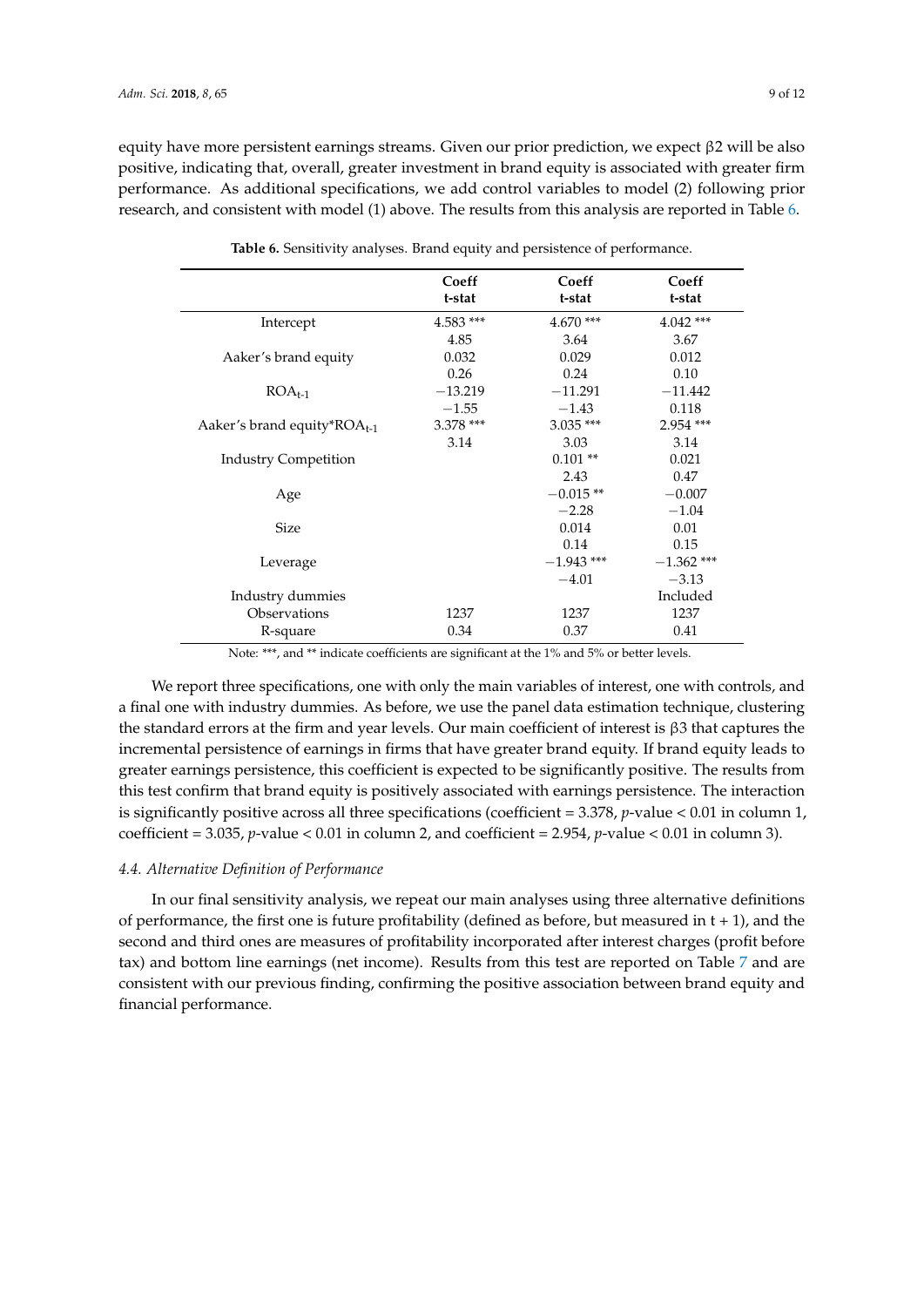<span id="page-9-0"></span>

|                             | Perform1        | Perform2        | Perform3        |
|-----------------------------|-----------------|-----------------|-----------------|
|                             | Coeff<br>t-stat | Coeff<br>t-stat | Coeff<br>t-stat |
| Intercept                   | $3.494$ ***     | 3.570 ***       | $4.067***$      |
|                             | 3.51            | 4.15            | 4.55            |
| Aaker's brand equity        | $0.227**$       | $0.185**$       | 0.158           |
|                             | 1.91            | 1.92            | 1.74            |
| <b>Industry Competition</b> | 0.030           | 0.045           | 0.037           |
|                             | 0.53            | 0.88            | 0.66            |
| Age                         | $-0.010$        | $-0.011$        | $-0.014$        |
|                             | $-1.23$         | $-1.39$         | $-1.55$         |
| <b>Size</b>                 | $-0.049$        | 0.031           | 0.036           |
|                             | $-0.45$         | 0.30            | 0.36            |
| Leverage                    | $-1.130$ ***    | $-2.465$ ***    | $-2.777$ ***    |
|                             | $-2.97$         | $-4.07$         | $-5.16$         |
| $ROAt-1$                    | $6.956***$      | 7.802 ***       | $8.022$ ***     |
|                             | 7.07            | 8.01            | 4.13            |
| Industry dummies            | Included        | Included        | Included        |
| Observations                | 1081            | 1237            | 1236            |
| R-square                    | 0.33            | 0.44            | 0.40            |

**Table 7.** Sensitivity analyses. Alternative definitions of performance.

Notes: \*\*\*, and \*\* indicate coefficients are significant at the 1% and  $\overline{5\%}$  or better levels, using a two-tail test. See Table [1](#page-4-0) for variable definitions. Coeff. t-stat.: t-statistic coefficient.

## **5. Discussion**

We study the association between brand equity and financial performance in unlisted (non-quoted) firms. This association has not been explored in detail in prior work, albeit some recent research indicates that a positive association exists between brand equity and measures of market value and performance of the listed firms and with global strong brands. Our results indicate that unlisted firms that invest more in brand equity have stronger financial performance, more earnings persistence and greater future profitability. This is consistent with brand equity serving to create value for firms and with the importance of brand equity in the strategic planning of unlisted firms.

We show that brand equity is strongly and positively associated with financial performance, both over long and short windows. The positive relationship between brand equity and financial performance is stronger and more significant when measured with the model of [Aaker](#page-10-1) [\(1991\)](#page-10-1) than when modeled of [Keller](#page-10-2) [\(1993\)](#page-10-2). Our results indicate that, considering the four components of brand equity, it is quality that shows the strongest association with financial performance. These results are robust to the inclusion of a number of additional control variables and alternative definitions of financial performance. We also show that firms with greater equity show greater earnings persistence, as measured using models consistent with [Frankel and Litov](#page-10-17) [\(2009\)](#page-10-17) and [Dichev and Tang](#page-10-18) [\(2009\)](#page-10-18).

Our study contributes to prior research along a number of dimensions. First, it provides evidence on the relevance of brands for unlisted firms, by showing that brand equity is associated with financial performance even in firms that are not quoted and do not have world-recognized brands. Moreover, this association is stronger when the brand equity component of perceived quality is included. In particular, we find that the quality component is mainly related to these positive economic consequences. Second, we contribute to the literature that links brand equity and firm value, by providing evidence on the association between brands and accounting-based measures of performance, across different windows and financial indicators. Finally, the evidence on earnings persistence is particularly relevant, as it potentially sheds light on the existing debate on the association between brand equity and stock markets. To the extent that firms with greater brand equity have more persistent earnings, current earnings contain greater information about future earnings, thus potentially leading to stronger association between brand measures and market returns. In addition, the results add to the growing literature in accounting on the determinants of earnings volatility and earnings predictability. This is relevant as a number of prior studies hinge on the prediction of earnings. Valuation research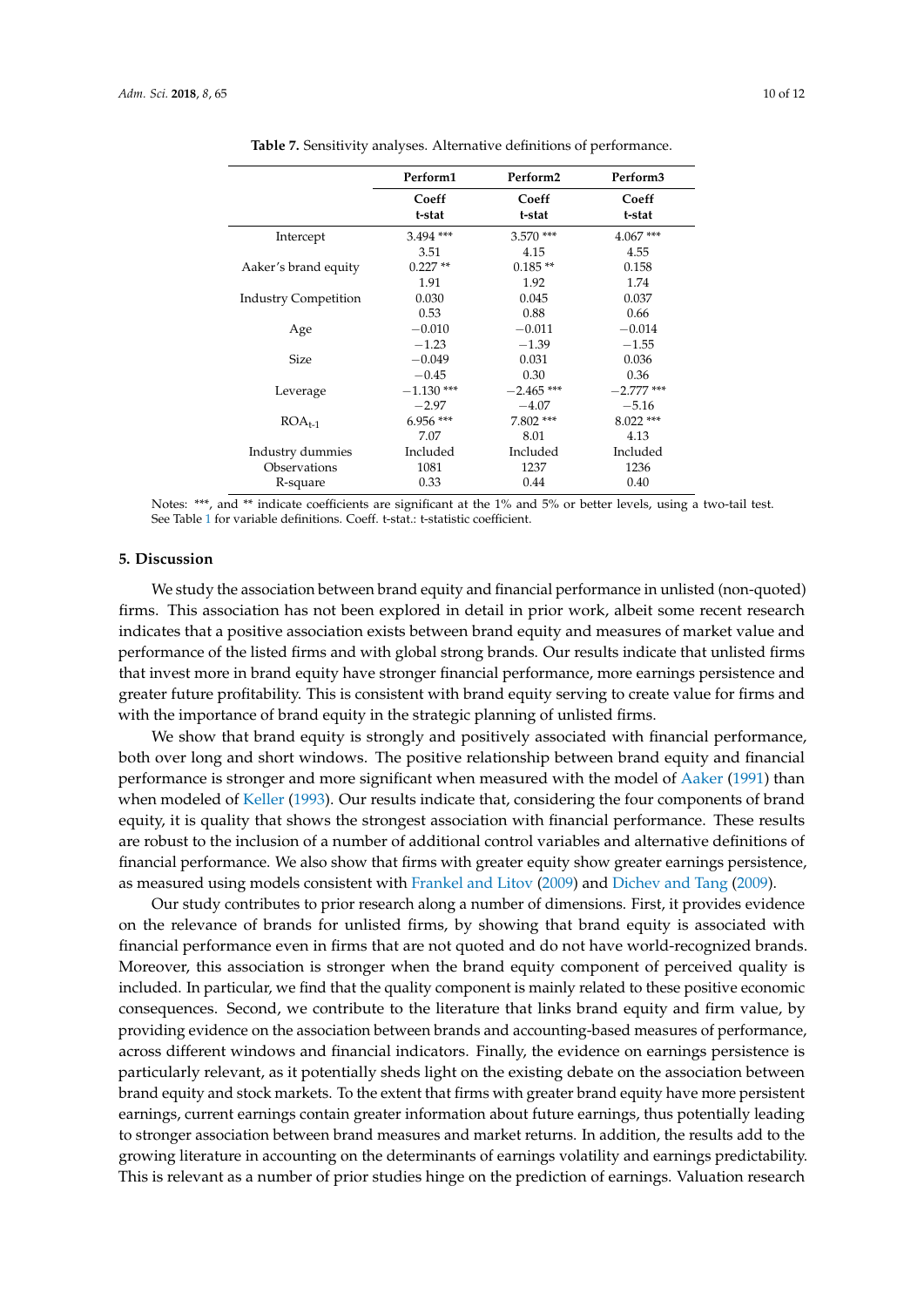typically uses projections of earnings to derive estimates of firm and equity value. These studies are concerned with understanding what firm characteristics may help in the projection of future fundamentals and, particularly, of future earnings [\(Dichev and Tang](#page-10-18) [2009\)](#page-10-18). Analysts and other market participants are continuously looking for information that may help them more accurately predict earnings. The results reported in this paper would suggest that brands are a key component of this information.

**Author Contributions:** A.S. wrote part of the paper and N.V.-R. has participated in the design of the research. All authors read and approved the final manuscript.

**Funding:** Financial support of the project ECO2015-69103-R.

**Acknowledgments:** The authors acknowledge the contribution of Beatriz García-Osma in relation to the data analysis and the research design.

**Conflicts of Interest:** The authors declare no conflict of interest.

# **References**

<span id="page-10-1"></span>Aaker, David A. 1991. *Managing Brand Equity*. New York: The Free Press.

<span id="page-10-15"></span>Aaker, David A. 1996. *Building Strong Brands*. New York: The Free Press.

- <span id="page-10-13"></span>Abdel-Khalik, A. Rashad. 1975. Advertising effectiveness and accounting policy. *The Accounting Review* 50: 657–70.
- <span id="page-10-9"></span>Aksoy, Lerzan, Bruce Cooil, Christopher Groening, and Timothy L. Keiningham. 2008. The long-term stock market valuation of customer satisfaction. *Journal of Marketing* 72: 105–22. [\[CrossRef\]](http://dx.doi.org/10.1509/jmkg.72.4.105)
- <span id="page-10-7"></span>Anees-ur-Rehman, Muhammad, Ho Yin Wong, Parves Sultan, and Bill Merrilees. 2018. How brand-oriented strategy affects the financial performance of B2B SMEs. *Journal of Business & Industrial Marketing* 33: 303–15.
- <span id="page-10-8"></span>Barth, Mary E., Michael B. Clement, George Foster, and Ron Kasznik. 1998. Brand values and capital market valuation. *Review of Accounting Studies* 3: 41–68. [\[CrossRef\]](http://dx.doi.org/10.1023/A:1009620132177)
- <span id="page-10-16"></span>Campo, Sara, Alejandro Gómez, and María Jesús Yagüe. 2013. *The Impact of Destination Brand Personality on Destination Brand Equity*. Madrid: Autónoma University Madrid.
- <span id="page-10-0"></span>Christodoulides, George, and Leslie De Chernatony. 2010. Consumer-based brand equity conceptualization and measurement. *International Journal of Market Research* 52: 43–66.
- <span id="page-10-18"></span>Dichev, Ilia D., and Vicki Wei Tang. 2009. Earnings volatility and earnings predictability. *Journal of Accounting and Economics* 47: 160–81. [\[CrossRef\]](http://dx.doi.org/10.1016/j.jacceco.2008.09.005)
- <span id="page-10-17"></span>Frankel, Richard, and Lubomir Litov. 2009. Earnings persistence. *Journal of Accounting and Economics* 47: 182–90. [\[CrossRef\]](http://dx.doi.org/10.1016/j.jacceco.2008.11.008)
- <span id="page-10-14"></span>Hirschey, Mark, and Jerry J. Weygandt. 1985. Amortization policy for advertising and research and development expenditures. *Journal of Accounting Research* 23: 326–35. [\[CrossRef\]](http://dx.doi.org/10.2307/2490921)
- <span id="page-10-3"></span>Huang, Zhuowei Joy, and Liping A. Cai. 2015. Modeling consumer-based brand equity for multinational hotel brands–When hosts become guests. *Tourism Management* 46: 431–43. [\[CrossRef\]](http://dx.doi.org/10.1016/j.tourman.2014.07.013)
- <span id="page-10-11"></span>IASB (International Accounting Standards Board). 2010. *Conceptual Framework for Financial Reporting*. London: IASB.
- <span id="page-10-12"></span>Ittner, Christopher D., and David F. Larcker. 1998. Are nonfinancial measures leading indicators of financial performance? An analysis of customer satisfaction. *Journal of Accounting Research* 36: 1–34. [\[CrossRef\]](http://dx.doi.org/10.2307/2491304)
- <span id="page-10-6"></span>Ittner, Christopher, David Larcker, and Daniel Taylor. 2009. The stock market's pricing of customer satisfaction. *Marketing Science* 25: 826–35. [\[CrossRef\]](http://dx.doi.org/10.1287/mksc.1090.0526)
- <span id="page-10-10"></span>Jacobson, Robert, and Natalie Mizik. 2009. The financial markets and customer satisfaction: Reexaming possible financial market mispricing of customer satisfaction. *Marketing Science* 28: 810–19. [\[CrossRef\]](http://dx.doi.org/10.1287/mksc.1090.0495)
- <span id="page-10-5"></span>Johansson, Johny K., Claudiu V. Dimofte, and Sanal K. Mazvancheryl. 2012. The performance of global brands in the 2008 financial crisis: A test of two brand value measures. *International Journal of Research in Marketing* 29: 235–45. [\[CrossRef\]](http://dx.doi.org/10.1016/j.ijresmar.2012.01.002)
- <span id="page-10-2"></span>Keller, Kevin Lane. 1993. Conceptualizing, measuring, and managing customer-based brand equity. *Journal of Marketing* 57: 1–22. [\[CrossRef\]](http://dx.doi.org/10.2307/1252054)
- <span id="page-10-4"></span>Keller, Kevin Lane. 2002. *Building Customer-Based Brand Equity: A Blueprint for Creating Strong Brands*. Cambridge: Marketing Science Institute.